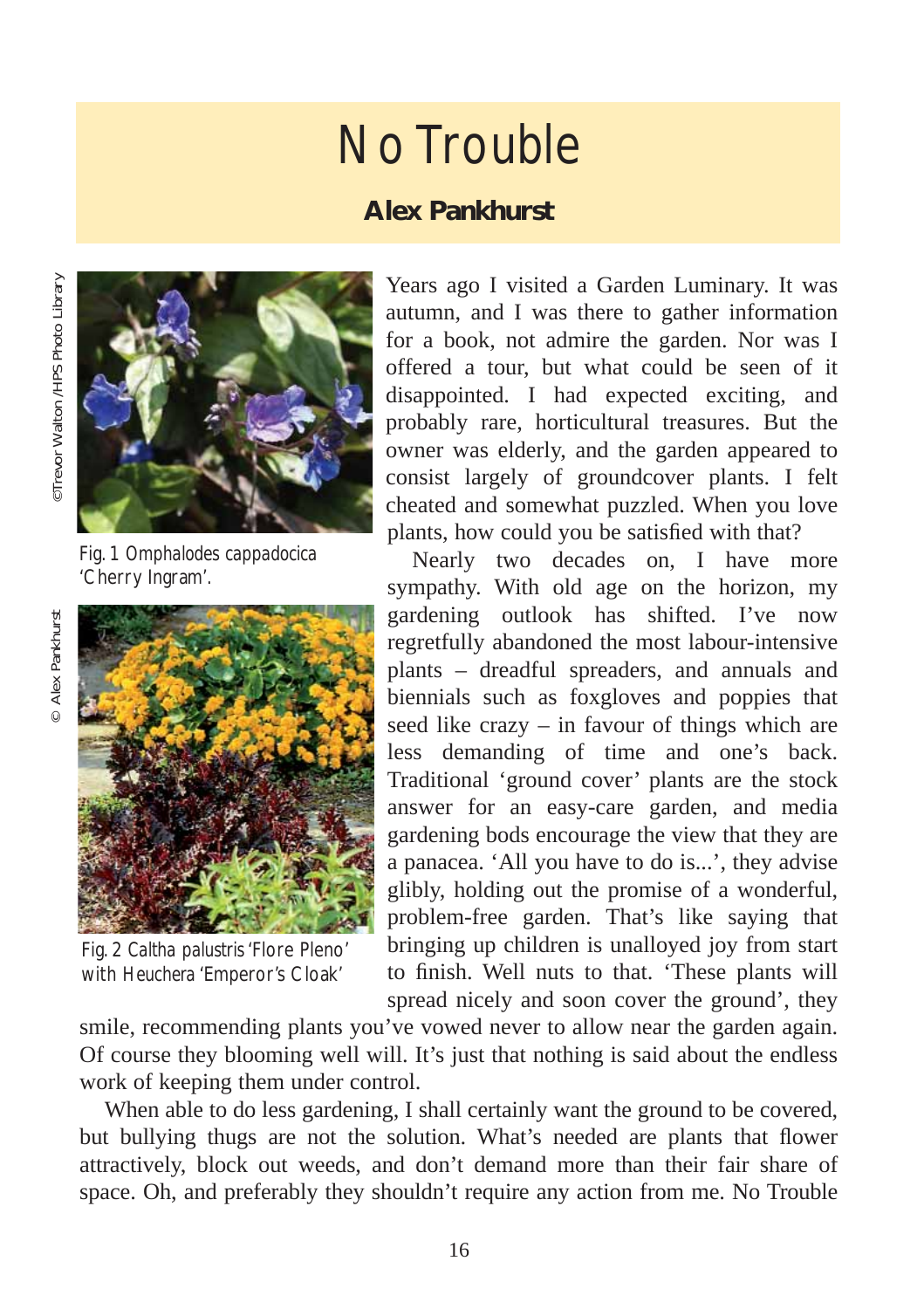Alex Pankhurst

Plants, in other words. Looking round the garden it's pleasing to realise how many of them are already quietly in place.

Top of my NTPs is *Omphalodes cappadocica* 'Cherry Ingram' (fig. 1). This is a large-flowered form, and the most obliging, well-mannered plant that can be imagined. I do nothing to it, absolutely nothing, and every spring it's covered with short spikes of gorgeous clear blue flowers, for weeks. It must renew its leaves some time, perhaps when I go away for a few days ('Quick, do it now, so she doesn't notice') because the clump never seems to be disfigured by withered ones, and the flowers die away discreetly. It comes from Turkey, so puts up with my dry conditions cheerfully, and after eight years the clump is three foot across.

Thankfully not near it, ensuring the colours don't shout at each other, is the double flowered form of our native

marsh marigold, *Caltha palustris* 'Flore Pleno' (fig. 2). When my sons dug the pond nearly thirty years ago, the ordinary marsh marigold was planted as a marginal. Big mistake. I should have been warned by the river of yellow in a damp meadow near my childhood home. It seeded with determination, and had to be replaced by the double-flowered form, which is sterile. Again, I don't even touch this plant, and yet it flowers its (wet) socks off every spring, the manypetalled gold flowers gloriously reflected in the still water beneath.

Across the patio from the pond is a raised bed, draped with another OAP's friend, *Lithodora diffusa* 'Picos' (fig. 3). I had given up on lithodoras, finding them picky about soil and not strong growers, but *L. d*. 'Picos' is different. It was collected some years ago in the northern Spanish mountains of the same name, doesn't seem to require acid soil, and loves life. The waterfall of dark green foliage is covered in March and April with navy blue flowers. Makes me feel a good gardener just to look at it. When the plants do all the work they have that effect.

Flowering through April into May is a *Phlox subulata* (fig. 4), variety name unknown. It was bought at a plant sale principally because the thing was bursting out of its pot, and I like plants with vigour. This has it in spades, spreading and



Fig. 3 *Lithodora diffusa* 'Picos'



Fig. 4 *Phlox subulata*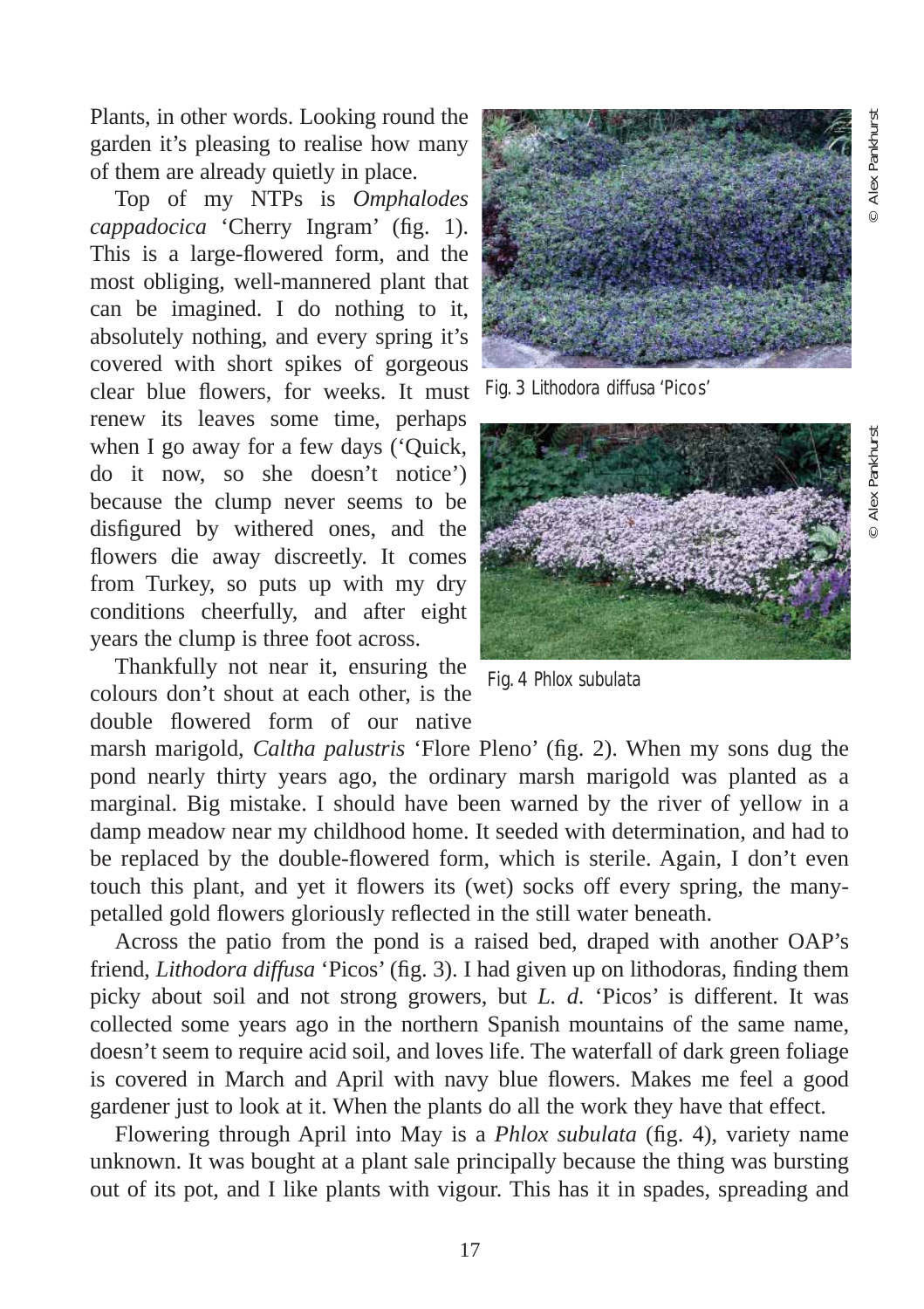

Fig. 5 *Stachys macrantha*

gently rooting, bullying the grass into submission, a sheet of soft mauve flowers. Its joie de vivre is almost matched by another, again name unknown, but that has to be placed in the gravel garden where its eye-popping cerise is toned down by the high light levels. Although I can't tell a *Phlox subulata* from a *P. douglasii*, the former do seem to be stronger growing.

When the phlox has finished flowering, it forms a neat, green cushion, a foil for the action in the border behind, and tucked into

an unpromising part of that is *Stachys macrantha* (fig. 5)*.* It must have been there for twenty years, disappearing below ground in winter, dutifully producing knee-high, purple flowers in June. It does make seed, but I've never found a seedling. It spreads, but not into other plants' territories. Actually I hardly notice it, not being particularly fond of the flowers. It's like a loyal friend that you've known forever, even if you don't have that much in common. Looks as though this plant will be accompanying me into old age.

So will *Saxifraga* x *urbium* (fig. 6), the traditional London Pride. If it were difficult to grow, we'd all crow over this superb groundcover plant. Because it's



Fig. 6 *Saxifraga* x *urbium* fronts a bed in dry shade.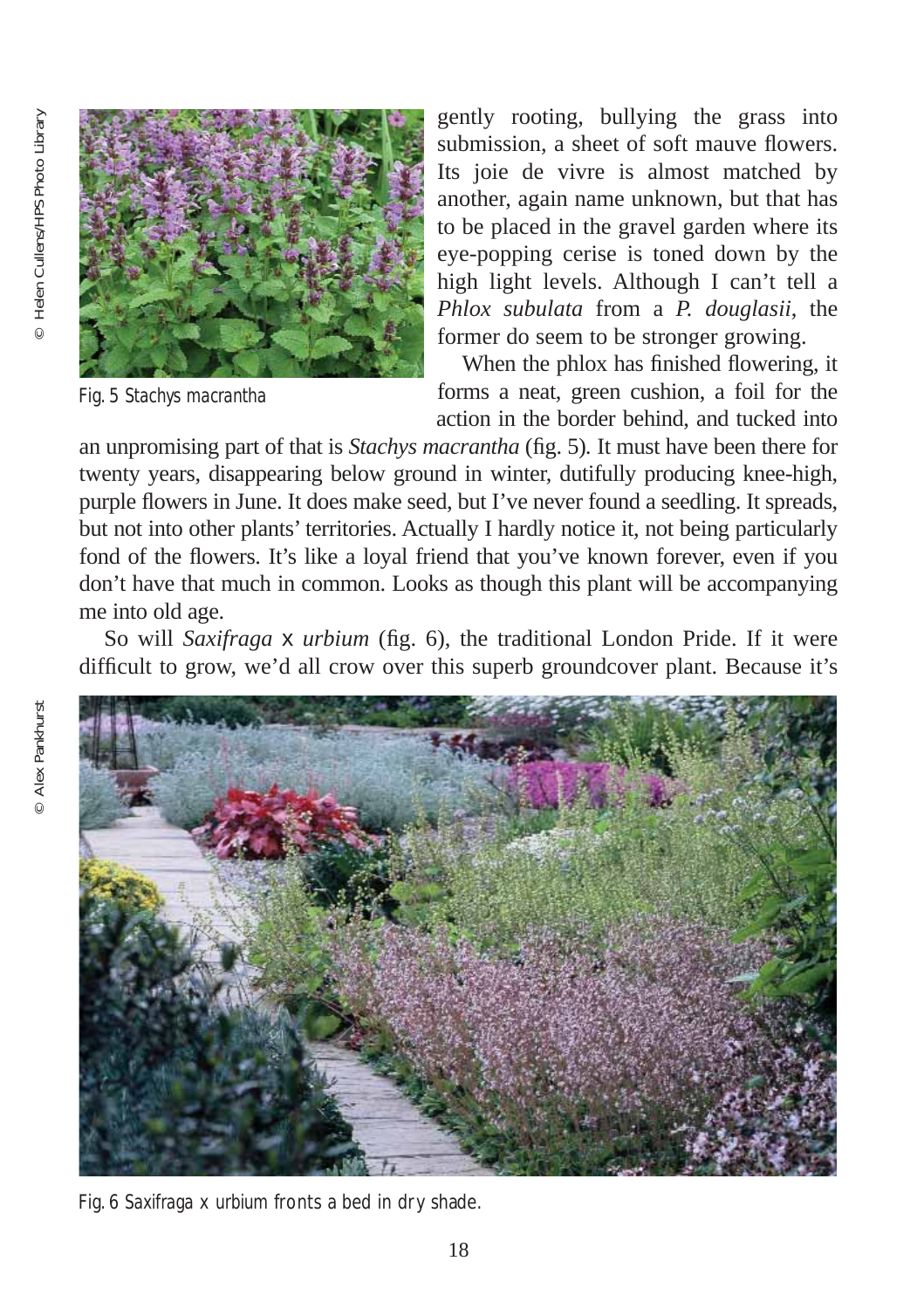

Fig. 7 *Phuopsis stylosa*

regarded as 'common', nobody mentions the thing. But I value it highly. It occupies the front of two borders shaded by shrubs, and keeps weeds at bay very attractively. Speaking of shade (and mine is all the dreaded dry shade), what could be better than sheets of *Cyclamen hederifolium*? Yes they seed about a bit, because ants plant them in odd places. (Perhaps they bury the seeds like squirrels hide nuts, thinking they'll come back for them later. Or do ants have hitherto unsuspected gardening tendencies? They farm aphids, after all.) It's only for three summer months that the cyclamen are not providing either flower or leaf interest, and that has to be pretty good value.

I'm not a great fan of hardy geraniums, too many of them. But *Geranium* Rozanne couldn't be more obliging. Being sterile, there's no problem about it seeding, and those big blue flowers go on for months. In winter I remove the old dead growth, but if I were unable to do that it probably wouldn't matter too much.

New heucheras are being brought out all the time, but I'm not sure any will surpass an old favourite, *H*. 'Emperor's Cloak' (fig. 2), which lives in a mat of seven plants outside the kitchen window. It's been there for years, and only has the dead flower stalks picked off in winter. No other attention required. The leaves are a medley of maroon shades, leaves creased and indented, a most obliging pool of shape and colour. I gaze appreciatively at it through the window, when on the telephone.



Figs 8 & 9 *Ceratostigma plumbaginoides*